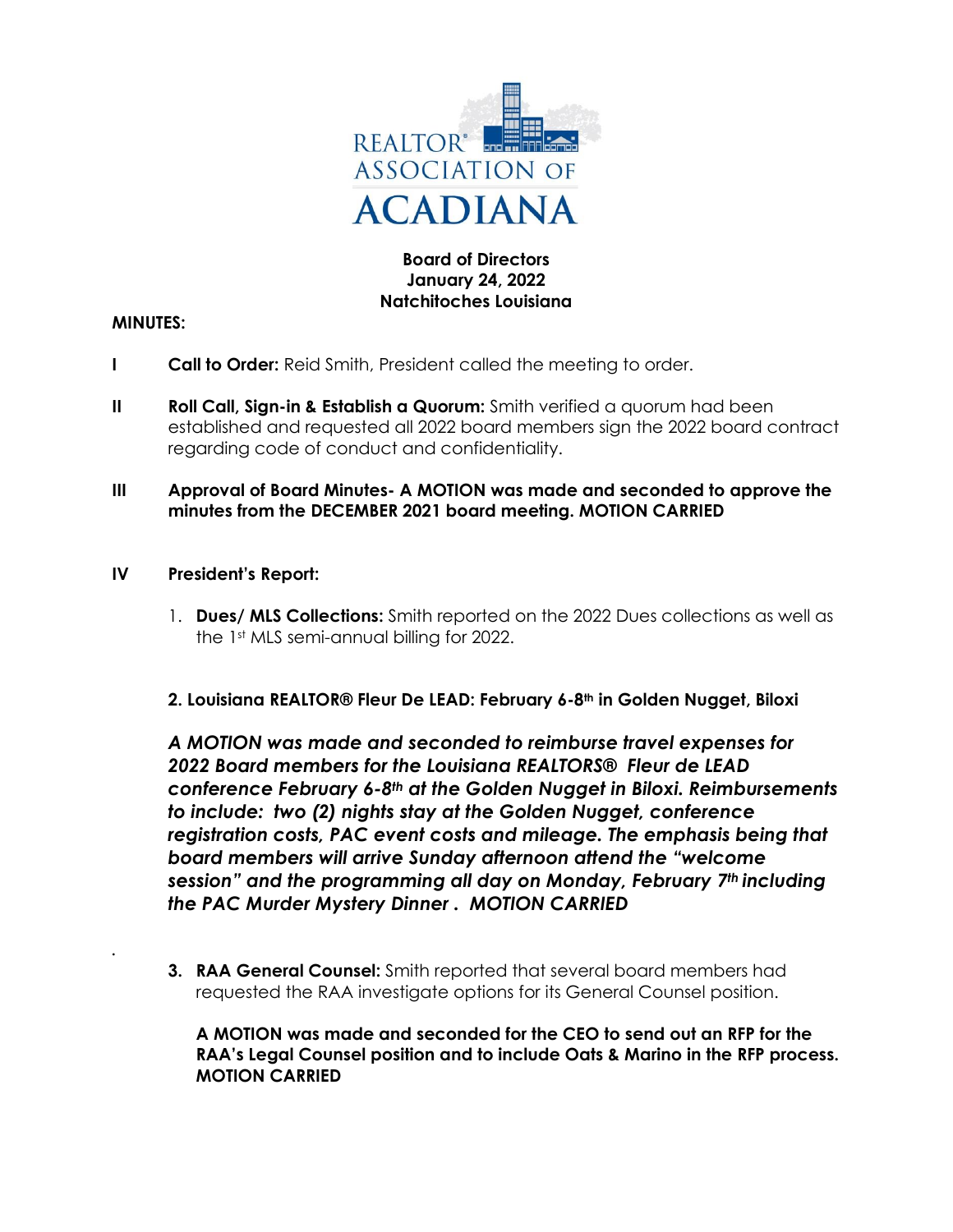**4. NAR Call/ Board of Choice/ MLS Of Choice/ Supra:** Holliday reported on a call she received from NAR's Director of Policy, Dan Doepke. She reviewed with the board areas where RAA policies were not consistent with NAR's Universal Access to Services policies. The board made the following policy changes.

## **MOTION which was seconded to adjust its current polices to the following:**

**Association Membership for Secondary Members:** RAA has changed its policy to state that RAA will allow any secondary member to join RAA regardless of whether the member's Broker is a member.

#### **MLS of Choice/ Universal Access to Services:**

- a. The RAA has adopted a \$500 Participant Application fee for MLS Access. This fee is charged to every participant regardless of membership status with the Association.
- b. The RAA has adopted a \$75 Subscriber Application fee. This fee well be charged to MLS Only subscribers. If someone chooses to join the Association and the MLS the person will be charged a \$75 application fee and this costs covers the initial set-up for both processes (RAA and MLS).
- c. The RAA Board voted to charge MLS Only Members the following monthly rate for MLS services: \$42 dollars per month

## **MOTION CARRIED**

The board has requested that Holliday follow-up with Dan Doepke regarding these policy adjustments and to discuss several issues board members had regarding Universal SUPRA access for all.

**V Treasurer's Report:** Cindy Herring reported on the 2022 membership renewals which were above budget projections and allows the RAA to begin the 2022 fiscal year in a good position. She referred board members to the new member call sheets and requested that each board member make these calls to welcome these new members to the Association.

Herring then discussed the Association's finances noting the balance of \$788,506.71 in the RAA's long-term investments with Prudential. She then did a thorough review of the fiscal end of 2021 for the Association and RAA Properties LLC.

Herring referred board members to a certified letter sent to The Daily Advertiser from our legal counsel at Oats & Marino. This letter gives The Daily Advertiser official notice that RAA is terminating our longstanding agreement with them within 60 days of receipt of such notice.

Finally, she reported the Executive Committee has recommended the following 3 members for a 3-year term to the Budget & Finance Committee: